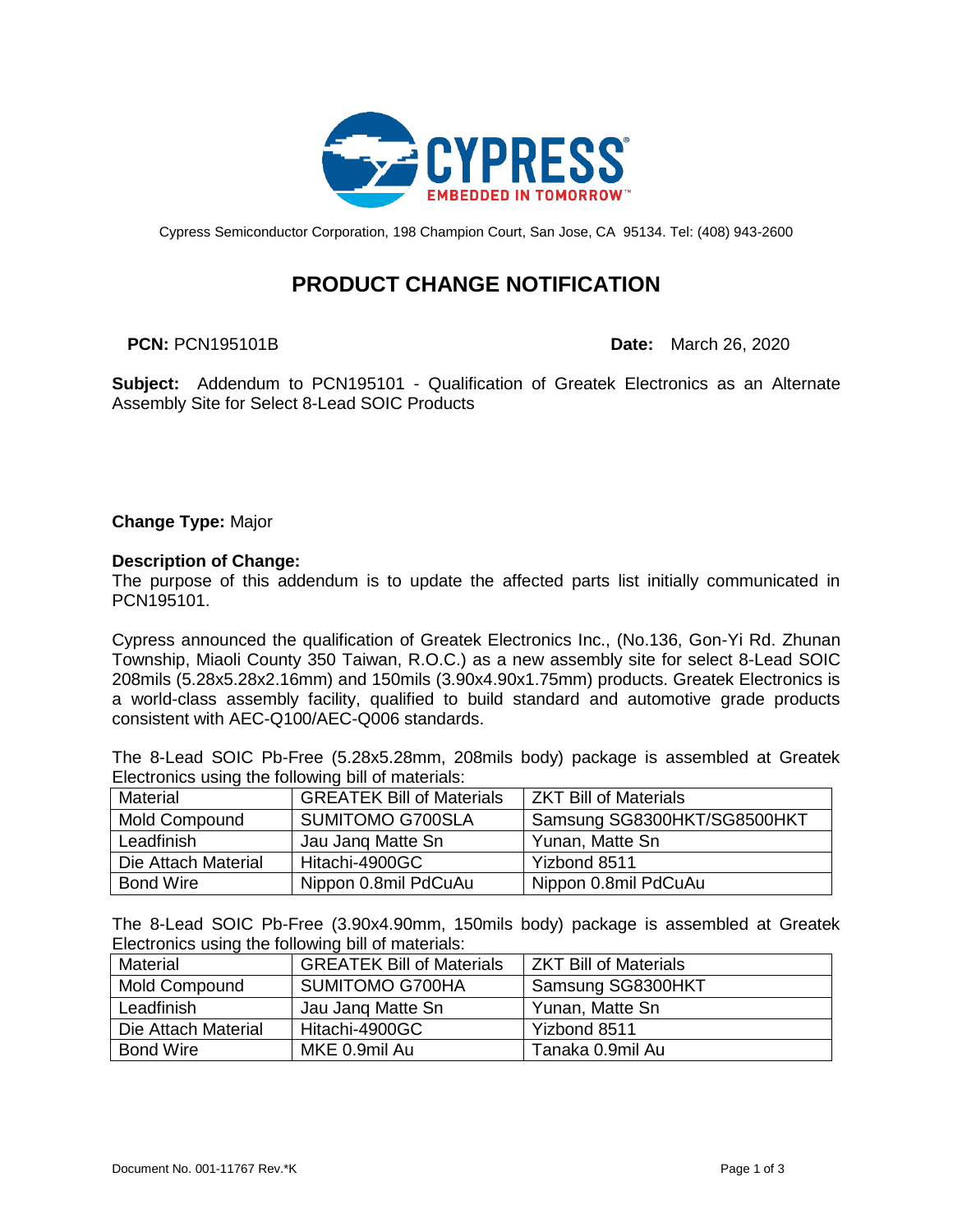## **Benefit of Change:**

Qualification of alternate manufacturing sites is part of the ongoing flexible manufacturing initiative announced by Cypress. The goal of the flexible manufacturing initiative is to provide the means for Cypress to continue to meet delivery commitments through dynamic, changing market conditions.

# **Part Numbers Affected:** 103

See the attached 'Affected Parts List' file for a list of all part numbers affected by this change. Note that any new parts that are introduced after the publication of this PCN will include all changes outlined in this PCN.

#### **Qualification Status:**

This assembly site has been qualified through a series of tests documented in Qualification Test Plans QTP#191602 and QTP#191508. These qualification reports can be found as attachments to this PCN or by visiting [www.cypress.com](http://www.cypress.com/) and typing the QTP number in the keyword search window.

#### **Sample Status:**

Qualification samples may not be built ahead of time for all part numbers affected by this change. Please review the attached 'Affected Parts List' file for a list of affected part numbers with their associated Greatek Electronics sample ordering part numbers. Samples are available now unless there is an indication that the sample ordering part numbers are subject to lead times. If you require qualification samples, please contact your local Cypress sales representative as soon as possible, preferably within 30 days of the date of this PCN, to place any sample orders.

# **Approximate Implementation Date:**

Effective 90 days from the date of this notification or upon customer approval, whichever comes first, all shipments of Commercial, Industrial and Automotive non-PPAP part numbers in the attached file will be assembled at Greatek Electronics or other approved assembly sites.

For Automotive PPAP part numbers this change will be effective upon customer approval.

#### **Anticipated Impact:**

Products assembled at the new site are completely compatible with existing products from form, fit, functional, parametric and quality performance perspectives.

Cypress also recommends that customers take this opportunity to review these changes against current application notes, system design considerations and customer environment conditions to assess impact (if any) to their application.

#### **Method of Identification:**

Cypress maintains traceability of product to wafer level, including wafer fabrication location, through the lot number marked on the package.

#### **Response Required:**

No response is required.

For additional information regarding this change, contact your local sales representative or contact the PCN Administrator at [pcn\\_adm@cypress.com.](mailto:pcn_adm@cypress.com)

Sincerely,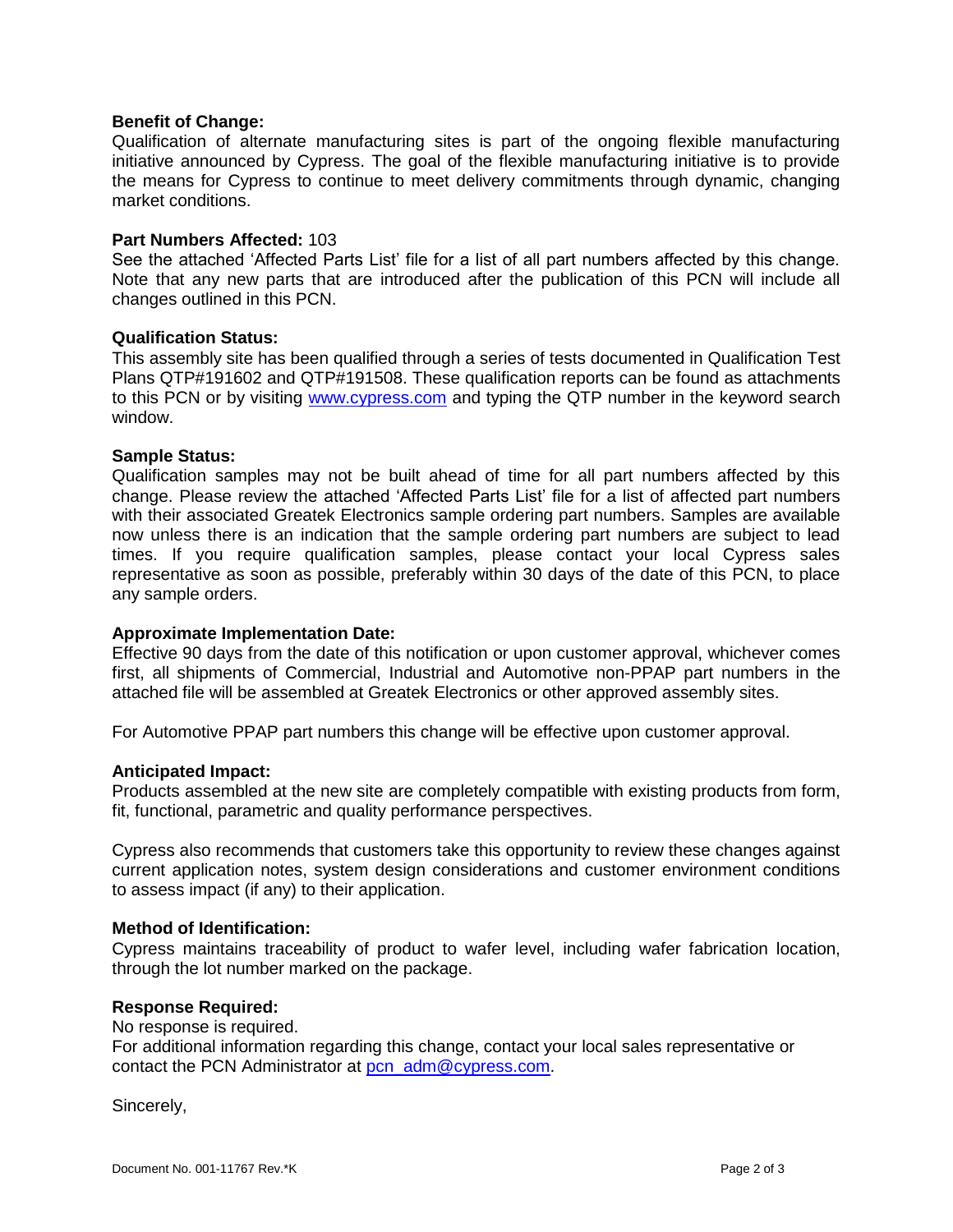Cypress PCN Administration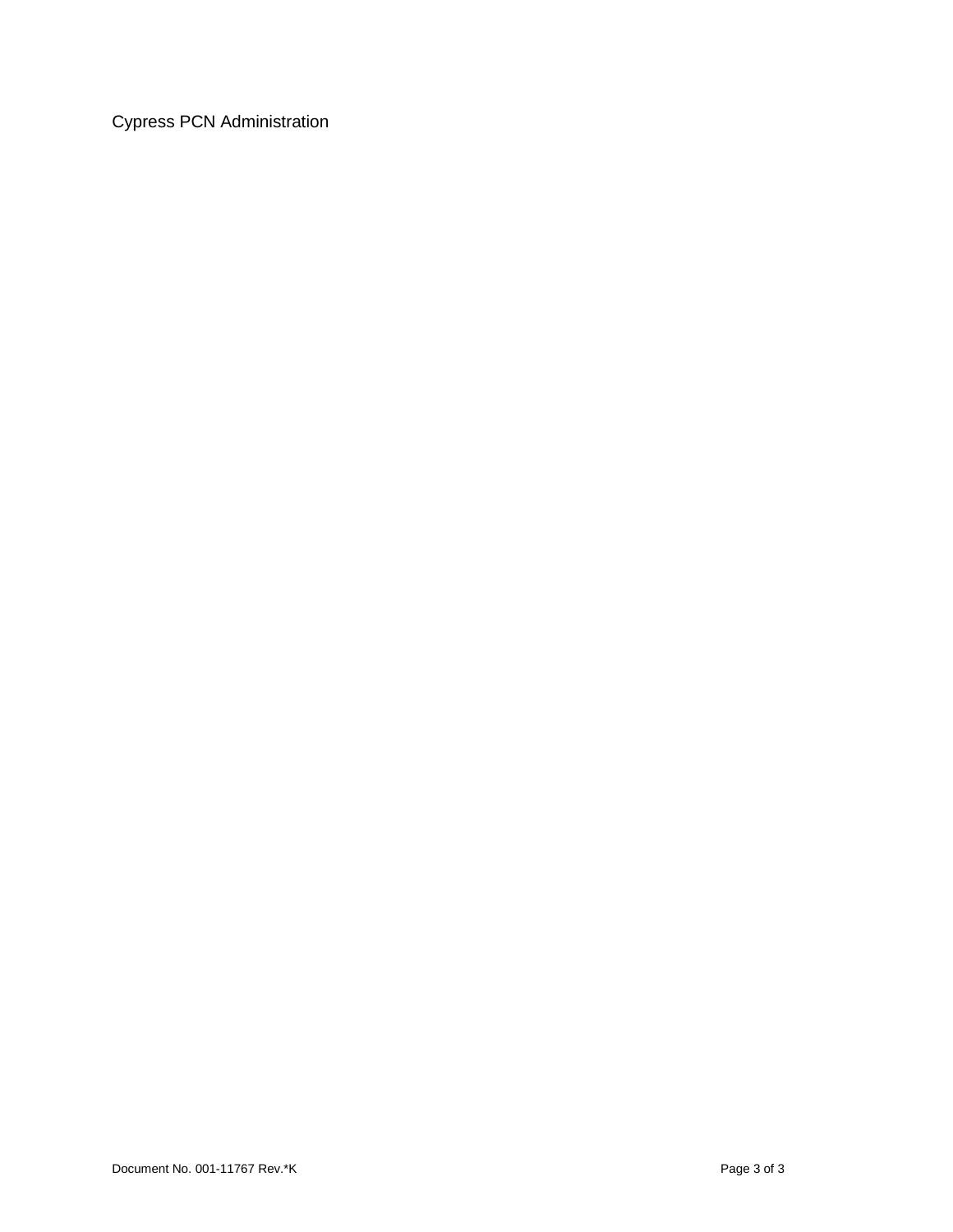# **Item Marketing Part Number**

- 1464000201
- 8611200150
- 00002337541
- 0791076249RQA00
- 10324-08810
- 28294110 A
- 28417804 A
- 28431985 A
- 315-1820-000
- 51-40300Z01
- 520966230646
- 520966231016
- 520966231926
- 793.846-00
- 794.155-00
- 8 611 200 150
- 8 611 200 897
- A2C00051729 A
- A2C01952000 A
- A2C0195200000 A
- A2C02419300 A
- A2C0241930000 A
- A2C02457200 A
- A2C03931100
- C08-0585-0001-0
- C3FBNY000291
- C3FBPY000362
- C3FBQY000134
- C3FS00000031
- CISH-IC1037808-000
- EAN64027701
- EAN64668101
- EAN65106801
- J005-S2532-001
- NIS-MEM-00001-B
- P770022CF6C000
- P770022C-F6C000
- P770029DF70000
- P770029D-F70000
- RENMEM-00001
- RENMEM-00003
- S25FL032P0XMFA010
- S25FL032P0XMFA013
- S25FL032P0XMFB013
- S25FL064LABMFA010
- S25FL064LABMFA010CL
- S25FL064LABMFA011
- S25FL064LABMFA013
- S25FL064LABMFB010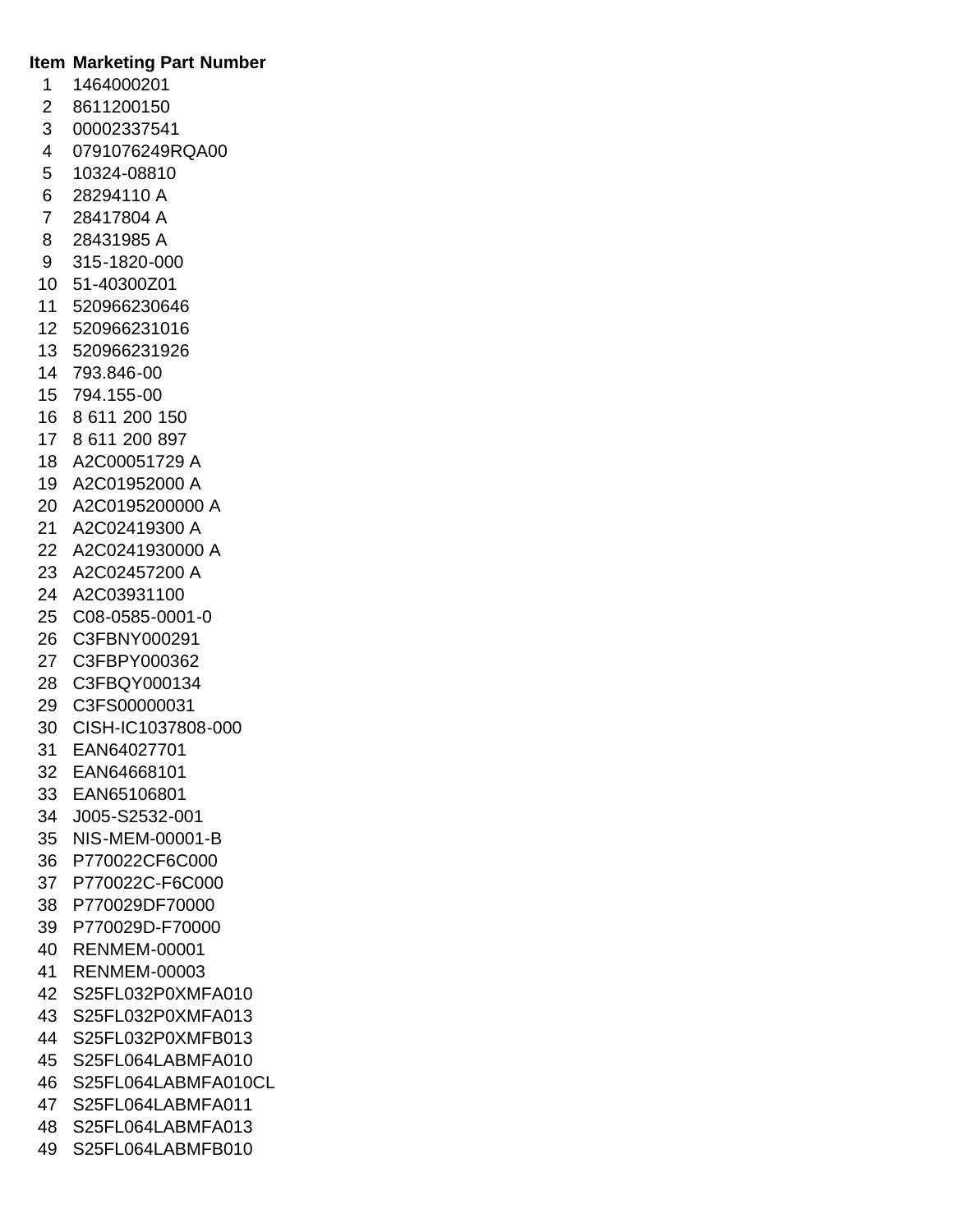S25FL064LABMFB011 S25FL064LABMFB013 S25FL064LABMFI010 S25FL064LABMFI011 S25FL064LABMFI013 S25FL064LABMFM010 S25FL064LABMFM011 S25FL064LABMFM013 S25FL064LABMFN010 S25FL064LABMFN013 S25FL064LABMFV010 S25FL064LABMFV011 S25FL064LABMFV013 S25FL127SABMFB100 S25FL127SABMFB101 S25FL127SABMFB103 S25FL127SABMFI100 S25FL127SABMFI101 S25FL127SABMFI103 S25FL127SABMFV100 S25FL127SABMFV101 S25FL127SABMFV103 S25FL128LAGMFA010 S25FL128LAGMFA013 S25FL128LAGMFB010 S25FL128LAGMFB013 S25FL128LAGMFI010 S25FL128LAGMFI013 S25FL128LAGMFM010 S25FL128LAGMFM013 S25FL128LAGMFV010 S25FL128LAGMFV013 S25FS128SAGMFB100 S25FS128SAGMFB101 S25FS128SAGMFB103 S25FS128SAGMFI100 S25FS128SAGMFI101 S25FS128SAGMFI103 S25FS128SAGMFV100 S25FS128SAGMFV101 S25FS128SAGMFV103 S25FS128SDSMFI1D0 S25FS128SDSMFI1D1 S25FS128SDSMFI1D3 S6BT112A01SSBB002 S6BT112A01SSBB202 S6BT112A02SSBB002 S6BT112A02SSBB202 S99-50363 P S99FL127S0013 P S99FL127S0013 P